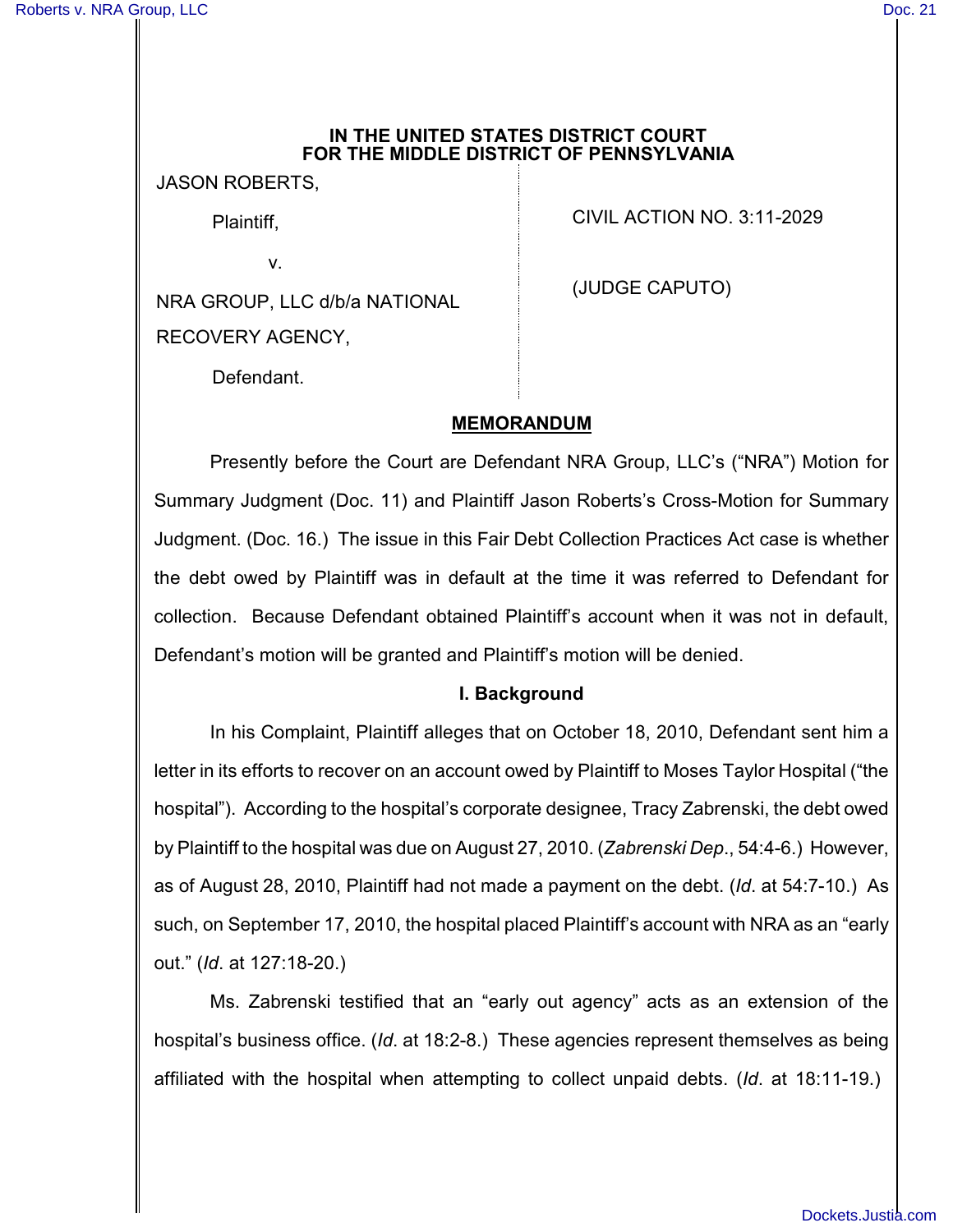Typically, an "early out agency" will attempt to collect the debt for 120 to 150 days, and if payment is not received in that time period, then the account will be turned back over to the hospital's business office. (*Id*.) Once the account is returned to the hospital from the "early out agency," the account will go for "bad debt collections" and "the accounts are then written off the active accounts receivable, and they are moved to bad debt and are recorded in the cost report differently because they are considered no longer deemed collectible." (*Id*. at 19:3-6.) Thus, the hospital uses collection agencies in two capacities- for "early out" recovery and for bad debt collections. (*Id*. at 18:2-24.)

As to Plaintiff's account, Ms. Zabrenski testified that Defendant was unsuccessful in getting a response or payment from Plaintiff. (*Id*. at 132:5-7.) As a result, the account was returned to the hospital on or about December 17, 2010. (*Id*. at 132:1-19.) Thereafter, on March 31, 2011, Plaintiff's debt went into default, which Ms. Zabrenski referred to as bad debt. (*Id*. at 41:23-42:16.)

Based on these events, Plaintiff commenced this action on September 30, 2011 alleging Defendant's efforts to collect his debt violated the Fair Debt Collection Practices Act, 15 U.S.C. §§ 1692, *et seq*., ("FDCPA"). (Doc. 1, Ex. 2.) On November 1, 2011, Defendant removed the action from the Court of Common Pleas of Lackawanna County, Pennsylvania to this Court. (Doc. 1.) On November 8, 2011, Defendant filed an Answer with Affirmative Defenses. (Doc. 4.) On March 28, 2012, Defendant filed a Motion for Summary Judgment, (Doc. 11), and on May 11, 2012, Plaintiff filed a Cross-Motion for Summary Judgment. (Doc. 16.) As identified in Plaintiff's cross-motion, the parties have stipulated that if the Court determines the debt to have been in default at the time it was referred to Defendant, then Plaintiff is entitled to statutory damages and a reasonable attorney's fee as determined by the Court. (Doc. 18, Ex. A.) Both motions have now been fully briefed and are ripe for disposition.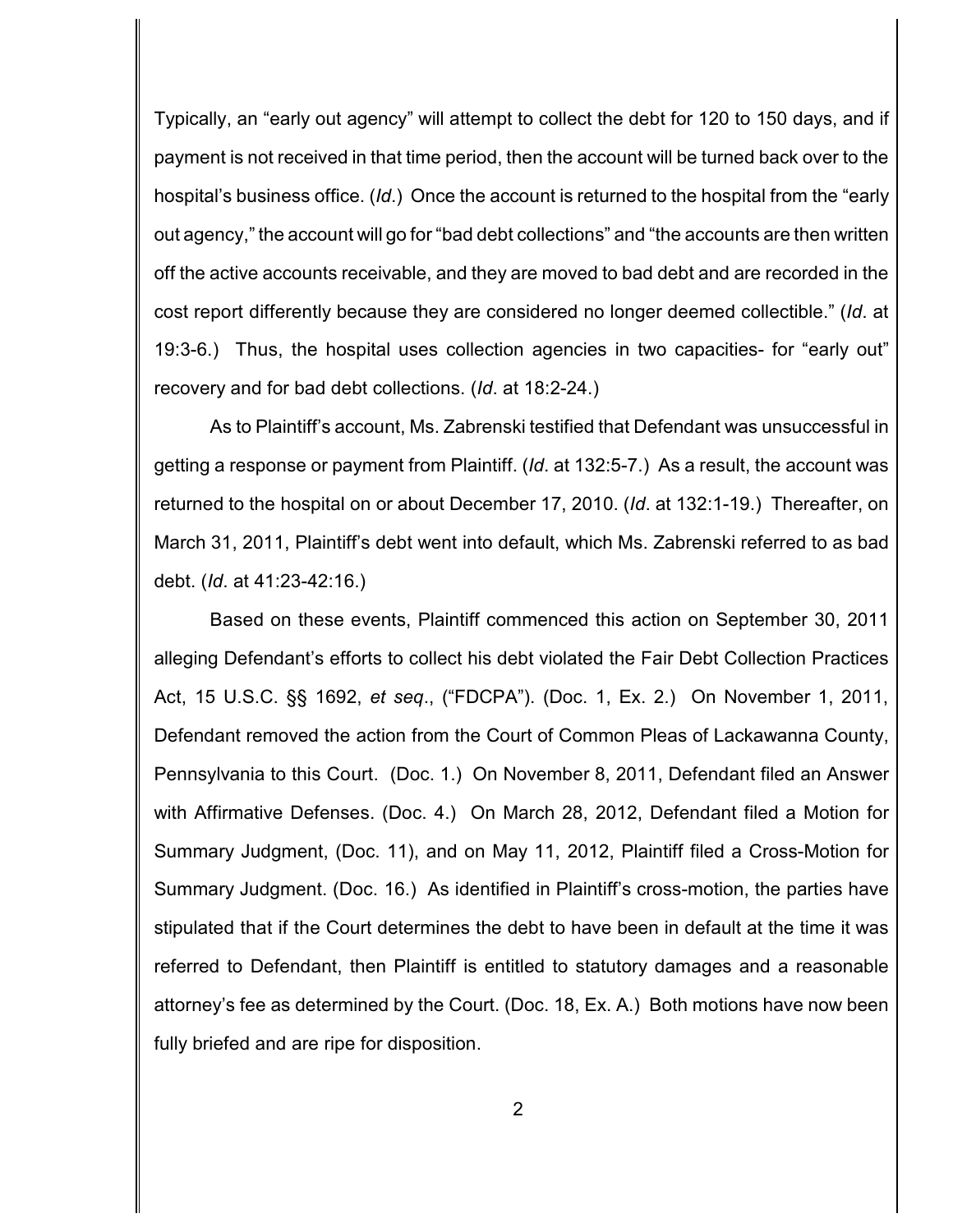#### **II. Legal Standard**

Summary judgment shall be granted "if the movant shows that there is no genuine issue of material fact and the movant is entitled to judgment as a matter of law." Fed.R.Civ.P. 56(a). "Summary judgment is appropriate when 'the pleadings, depositions, answers to interrogatories, and admissions on file, together with the affidavits, if any, show that there is no genuine issue as to any material fact and that the moving party is entitled to a judgment as a matter of law.'" *Wright v. Corning*, 679 F.3d 101, 103 (3d Cir. 2012) (quoting *Orsatti v. N.J. State Police*, 71 F.3d 480, 482 (3d Cir. 1995)). A fact is material if proof of its existence or nonexistence might affect the outcome of the suit under the applicable substantive law. *Anderson v. Liberty Lobby, Inc.*, 477 U.S. 242, 248, 106 S. Ct. 2505, 91 L. Ed. 2d 202 (1986).

Where there is no material fact in dispute, the moving party need only establish that it is entitled to judgment as a matter of law. Fed.R.Civ.P. 56(c)(2). Where, however, there is a disputed issue of material fact, summary judgment is appropriate only if the factual dispute is not a genuine one. *Anderson*, 477 U.S. at 248. An issue of material fact is genuine if "a reasonable jury could return a verdict for the nonmoving party." *Id*. Where there is a material fact in dispute, the moving party has the initial burden of proving that: (1) there is no genuine issue of material fact; and (2) the moving party is entitled to judgment as a matter of law. *See* 2D Charles Alan Wright & Arthur R. Miller, Federal Practice and Procedure § 2727 (2d ed.1983). The moving party may present its own evidence or, where the nonmoving party has the burden of proof, simply point out to the court that "the nonmoving party has failed to make a sufficient showing on an essential element of her case." *Celotex Corp. v. Catrett*, 477 U.S. 317, 323, 106 S. Ct. 2548, 91 L. Ed. 2d 265 (1986).

"When considering whether there exist genuine issues of material fact, the court is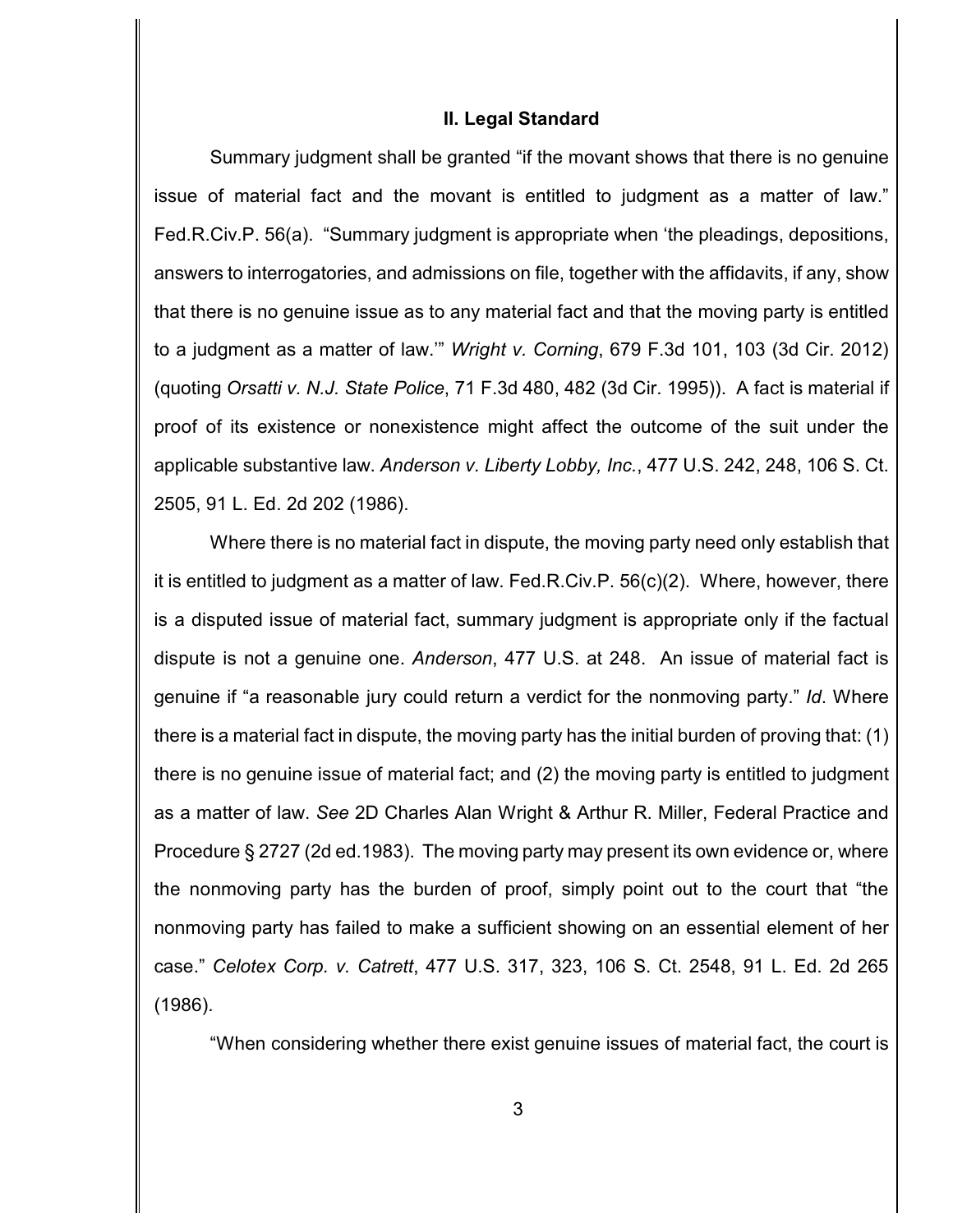required to examine the evidence of record in the light most favorable to the party opposing summary judgment, and resolve all reasonable inferences in that party's favor." *Wishkin v. Potter*, 476 F.3d 180, 184 (3d Cir. 2007). Once the moving party has satisfied its initial burden, the burden shifts to the non-moving party to either present affirmative evidence supporting its version of the material facts or to refute the moving party's contention that the facts entitle it to judgment as a matter of law. *Anderson*, 477 U.S. at 256–57. The Court need not accept mere conclusory allegations, whether they are made in the complaint or a sworn statement. *Lujan v. Nat'l Wildlife Fed'n*, 497 U.S. 871, 888, 110 S. Ct. 3177, 111 L. Ed. 2d 695 (1990).

"To prevail on a motion for summary judgment, the non-moving party must show specific facts such that a reasonable jury could find in that party's favor, thereby establishing a genuine issue of fact for trial." *Galli v. New Jersey Meadowlands Comm'n*, 490 F.3d 265, 270 (3d Cir. 2007) (citing Fed.R.Civ.P. 56(e)). "While the evidence that the non-moving party presents may be either direct or circumstantial, and need not be as great as a preponderance, the evidence must be more than a scintilla." *Id*. (quoting *Hugh v. Butler County Family YMCA*, 418 F.3d 265, 267 (3d Cir. 2005)). In deciding a motion for summary judgment, "the judge's function is not himself to weigh the evidence and determine the truth of the matter but to determine whether there is a genuine issue for trial." *Anderson*, 477 U.S. at 249.

### **III. Discussion**

The purpose of the FDCPA is "to eliminate abusive debt collection practices by debt collectors, to insure that those debt collectors who refrain from using abusive debt collection practices are not competitively disadvantaged, and to promote consistent State action to protect consumers against debt collection abuses." 15 U.S.C. § 1692(e). "The FDCPA's provisions generally apply only to 'debt collectors.'" *Pollice v. Nat'l Tax Funding, L.P.*, 225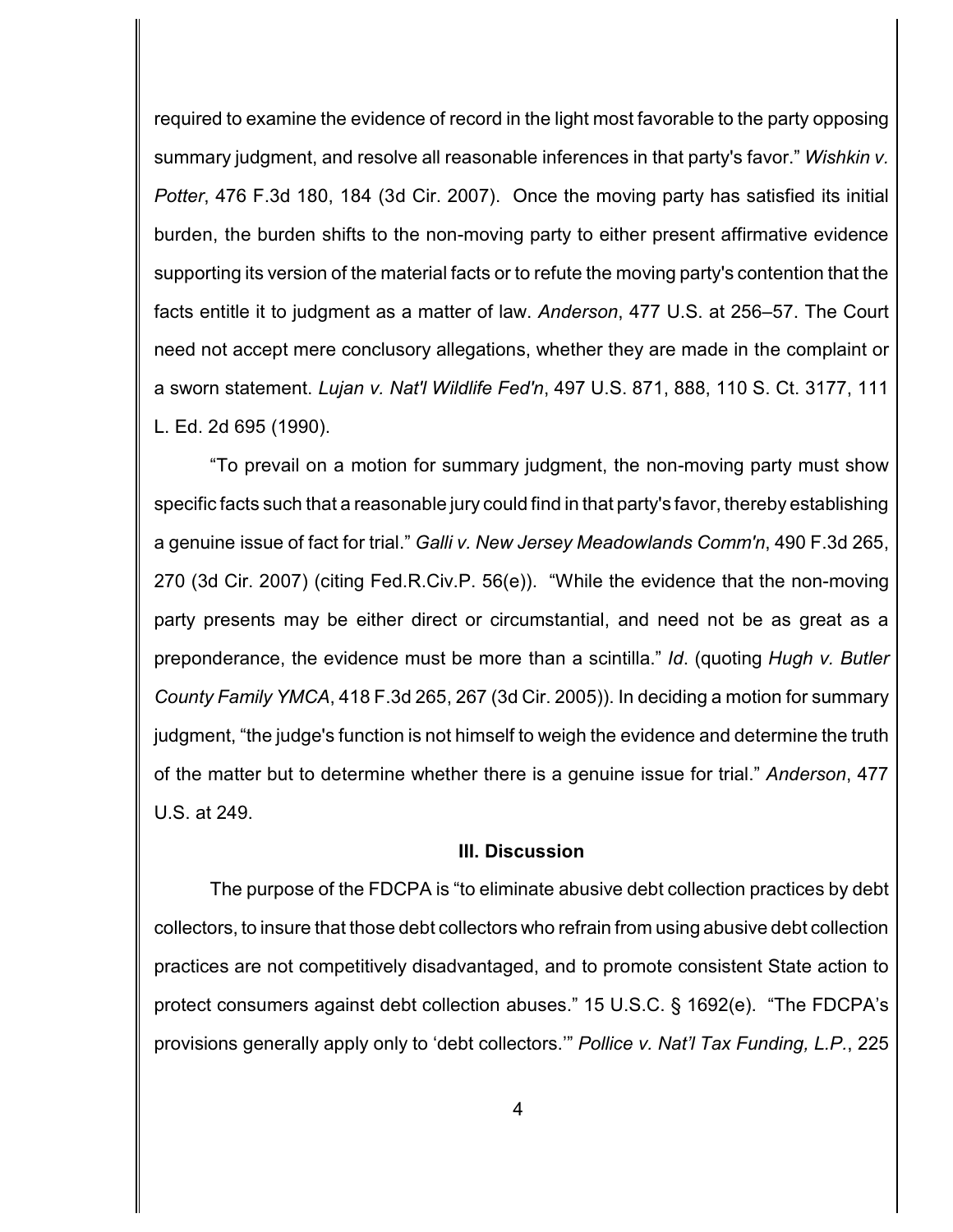F.3d 379, 403 (3d Cir. 2000) (citing *Pettit v. Retrieval Masters Creditors Bureau, Inc.*, 211 F.3d 1057, 1059 (7th Cir. 2000)). And, "[c]reditors- as opposed to 'debt collectors' generally are not subject to the FDCPA." *Id*. (citing *Aubert v. Am. Gen. Fin., Inc.*, 137 F.3d 976, 978 (7th Cir. 1998)).

For the purposes of the FDCPA, a "debt collector" is one who

uses any instrumentality of interstate commerce or the mails in any business the principal purpose of which is the collection of any debts, or who regularly collects or attempts to collect, directly or indirectly, debts owed or due or asserted to be owed or due another. Notwithstanding the exclusion provided by clause (F) of the last sentence of this paragraph, the term includes any creditor who, in the process of collecting his own debts, uses any name other than his own which would indicate that a third person is collecting or attempting to collect such debts. For the purpose of section 1692f(6) of this title, such term also includes any person who uses any instrumentality of interstate commerce or the mails in any business the principal purpose of which is the enforcement of security interests.

15 U.S.C. § 1692a(6). Nevertheless, the FDCPA contains a number of exceptions to this definition. *See id*. In particular, excluded from the definition of a "debt collector" is "any person collecting or attempting to collect any debt owed or due or asserted to be owed or due another to the extent such activity . . . (iii) *concerns a debt which was not in default at the time it was obtained by such person*." *Id*. at § 1692(a)(6)(F) (emphasis added). "Thus, under § 1692(a)(6)(F)(iii), the classification of debt collector depends upon the status of a debt, rather than the type of collection activities used." *Alibrandi v. Fin. Outsourcing Servs., Inc.*, 333 F.3d 82, 86 (2d Cir. 2003). "Unfortunately, the FDCPA does not define so key a term as 'default.'" *Id*.

Here, the issue is whether Plaintiff's debt was in default at the time it was referred to Defendant for collection. Defendant argues that the intent of the creditor governs whether a debt is in default. Conversely, Plaintiff asserts that the term default should be interpreted by its dictionary definition- meaning that the debt was in default as of August 28, 2010.

Defendant contends that it is entitled to judgment as a matter of law because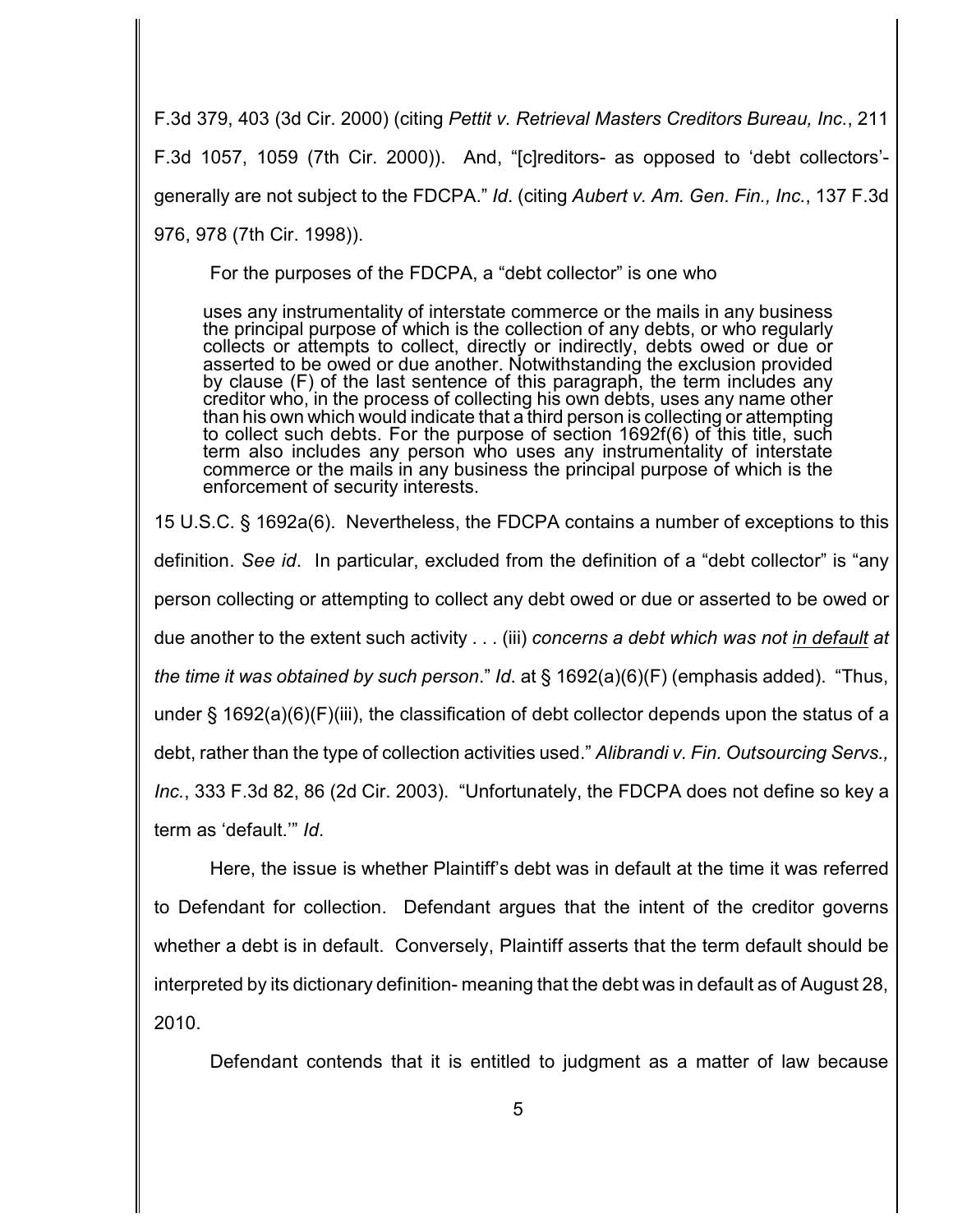Plaintiff's account was not in default when it was placed with Defendant pursuant to *Prince v. NCO Fin. Servs., Inc.*, 346 F. Supp. 2d 744 (E.D. Pa. 2004). In *Prince*, the plaintiff owed a debt to Capital One Bank. *See id*. at 745. Capital One's standard customer agreement with the plaintiff provided that the bank "may consider you to be in default under this Agreement" in certain identified circumstances. *Id*. Capital One entered into an Account Servicing Agreement with NCO for collection of Capital One accounts. *See id*. at 746. The Accounting Servicing Agreement provided that accounts referred to NCO were not in default at the time of the referral. *See id*. Thereafter, NCO sent the plaintiff a letter regarding the collection of an account she had with Capital One. *See id*. at 746. The plaintiff subsequently commenced an action against NCO alleging that its collection efforts violated the FDCPA. *See id*. at 745. NCO ultimately filed a motion for summary judgment asserting that the debt was not in default when it was transferred to NCO. *See id*. at 747.

In granting NCO's motion for summary judgment, the district court reasoned:

The FDCPA governs the collection of debts by third parties, and it does not govern the terms of a debt between the original debtor and creditor. The terms of a debt between a debtor and creditor are frequently governed by legislation or contract provisions, and the governing terms often contain a provision regarding when the account is considered "in default." One reasonable interpretation of the FDCPA is that the drafters intended for the question of default to be determined on a case-by-case basis by applying the specific definition of "default" that governed the underlying debt.

*Id*. After reviewing the terms of Capital One's standard customer agreement, the district court found that "NCO made an initial showing that there is no genuine issue of material fact as to the status of the account by providing Capital One's representation to NCO that the account was not in default." *Id*. at 748. Thus, "[t]his evidence of Capital One's state of mind with regard to whether the debt was in default is a satisfactory initial showing that Capital One did not consider Prince's account to be 'in default.'" *Id*. at 749.

The district court next considered whether the plaintiff made a sufficient showing to establish the existence of every element essential to her case. *See id*. Based on the written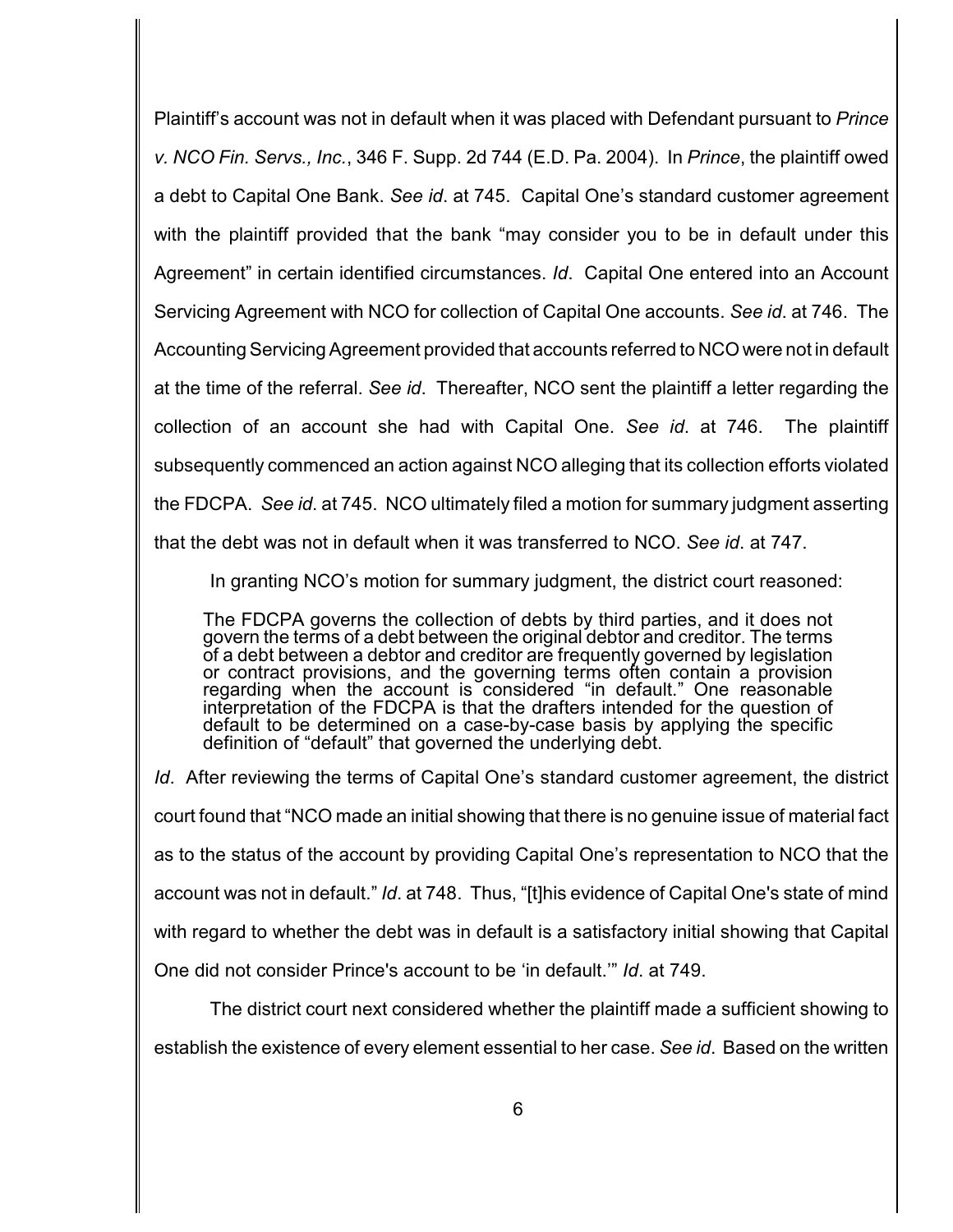guidelines provided by Capital One, the district court stated that the guidelines could be used to determine whether an account was in default so long as "the guidelines are applied consistently" and "they are designed for administering accounts, rather than for circumventing the FDCPA." *Id*. at 750. And, because the plaintiff failed to provide any "evidence to suggest that Capital One made representations to NCO or other parties that defaulted accounts were not in default," the plaintiff failed to make a showing sufficient to demonstrate that there was a genuine issue of fact as to whether the plaintiff's account was in default. *Id*. Accordingly, NCO's motion for summary judgment was granted. *See id*. at 751.

Recently, the District Court for the Eastern District of Pennsylvania reiterated that whether a debt is in default under the FDCPA is a determination to be made by the court "on a case-by-case basis." *Alamo v. ABC Fin. Servs., Inc.*, No. 09-5686, 2011 WL 221766, at \*5 (E.D. Pa. Jan. 20, 2011). And, "[b]ecause no statutory definition exists, several district courts have addressed the issue of what constitutes a default under the FDCPA by looking to the contractual provisions governing the underlying debt between the consumer and the creditor." *Id*. (citing *Prince*, 346 F. Supp. 2d at 747).

In his cross-motion, Plaintiff asserts that *Prince* does not apply to the instant case because the hospital did not have an agreement with Plaintiff that defined when a debt was in default. And, without a contract to glean the hospital's state of mind, Plaintiff argues that *Prince* is inapplicable to the instant case. Instead, Plaintiff urges the Court to adopt the dictionary definition of default applied in *Magee v. AllianceOne, Ltd.*, 487 F. Supp. 2d 1024 (S.D. Ind. 2007).

In *Magee*, the plaintiff had an account that became delinquent, and, as a result, was referred by KeyBank to AllianceOne for collection. *See id*. at 1025. Thereafter, AllianceOne sent the plaintiff a letter in an attempt to collect the debt. *Id*. at 1026.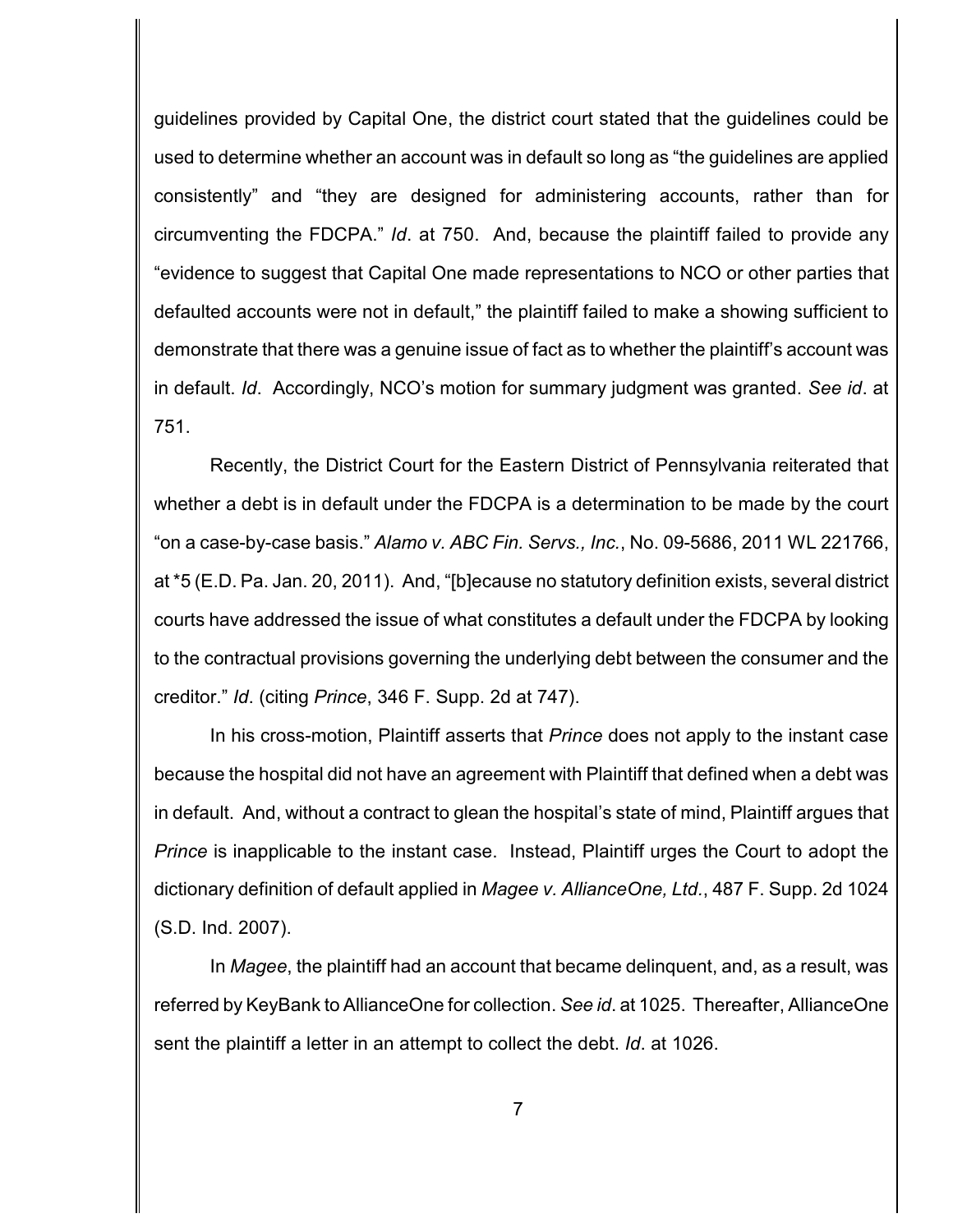The plaintiff subsequently commenced an action against AllianceOne for violation of the FDCPA. *See id*. at 1027. AllianceOne eventually filed a motion for summary judgment arguing that it was not a "debt collector" under the FDCPA because the plaintiff's account was not in default when it was referred to AllianceOne pursuant to the terms of the parties' agreement that stated that the account would not be in default unless KeyBank declared it to be so in writing. *See id*. The district court disagreed with AllianceOne's position and specifically rejected the *Prince* court's reasoning. *See id*. According to the district court, the purpose of the FDCPA "would be contravened if a creditor were unilaterally able to determine when and if an account was in default for FDCPA purposes and therefore whether the provisions of the FDCPA applied to the debt collections activities of the collection agency it hires." *Id*. at 1027-28. As such, the *Magee* court concluded that "[r]eading the word 'default' as having its dictionary definition would further this intention, and would also have the benefit of consistency- creditors, debtors, collection agencies, and courts would know whether a debt was in default for FDCPA purposes without referring to and interpreting the underlying agreement." *Id.* at 1028.<sup>1</sup> Based on that reasoning, the district court denied AllianceOne's motion for summary judgment. *Id*. at 1029.

 $\frac{1}{1}$  Plaintiff asserts that the dictionary definition of default is binding on this Court because it has been adopted by the Third Circuit. *See FTC v. Check Investors, Inc.*, 502 F3d 159 (3d Cir. 2007). In *Check Investors*, the defendant argued that a check, as an unconditional promise to pay, could never be in default. *See id*. at 172 n.12. The Third Circuit disagreed with this argument and stated that ""default' is 'the omission or failure to perform a legal or contractual duty; esp., the failure to pay a debt when due.'" *Id*. Since the checks had already been dishonored when they were purchased by the defendant, the Third Circuit found that the checks were in default when purchased. *Id*. Despite this formulation of the term "default" in the FDCPA, the district court in *Alamo* relied on the *Prince* court's reasoning to determine whether a debt was in default and not the dictionary definition referenced in *Check Investors*. *See Alamo*, 2011 WL 221766 at \*5*; see also De Dios v. Int'l Realty & Inv.*, 641 F.3d 1071, 1074 (9th Cir. 2011) ("courts interpreting  $\S 1692a(6)$ (F)(iii) look to any underlying contracts and applicable law governing the debt at issue").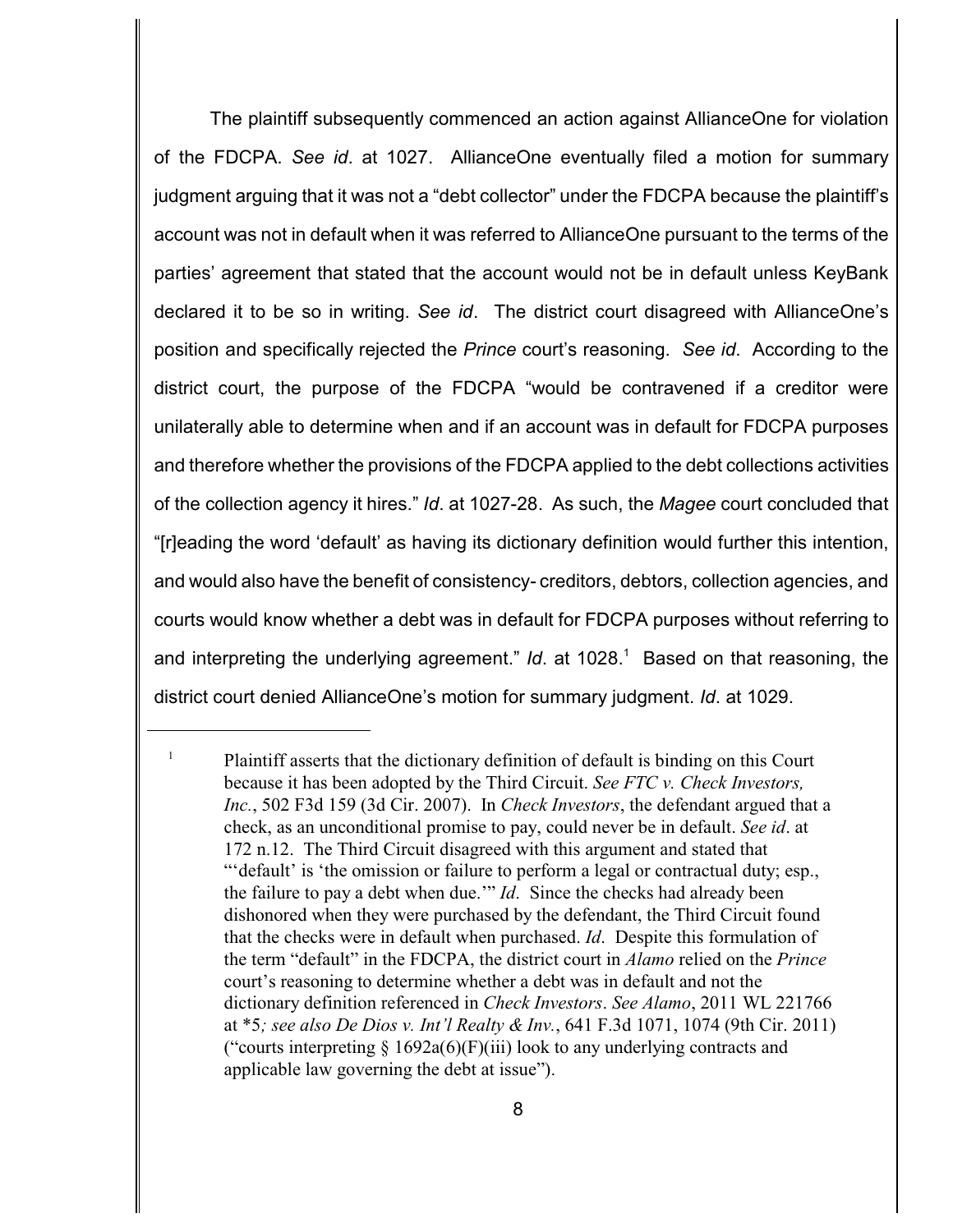Defendant asserts that the *Magee* court erred in adopting the dictionary definition of default. Specifically, Defendant argues that the court failed to appreciate that a creditor is not subject to the FDCPA and would therefore have no incentive to try to circumvent the Act. Moreover, Defendant contends that the *Magee* court ignored the mindset of the creditor which was set forth in the terms of the applicable credit agreement. While Defendant acknowledges that there is no agreement between Plaintiff and the hospital to determine the creditor's intent in this case, Defendant asserts that the creditor's actual testimony demonstrates that the account was not in default when it was referred to Defendant for collection and that the account was not in default until March 31, 2011. *(Zabrenski Dep.*, 41:23-42:16.)

Here, Defendant's motion for summary judgment will be granted because no material facts are in dispute that Plaintiff's account was not in default when it was referred to Defendant for collection. Initially, Plaintiff's position that the Court should adopt the dictionary definition of "default" is unconvincing. Instead, "[i]n applying the FDCPA, courts have repeatedly distinguished between a debt that is in default and a debt that is merely outstanding, emphasizing that only after some period of time does an outstanding debt go into default." *See Alibrandi*, 333 F.3d at 86. And while the judicial decisions and regulations cited by the *Alibrandi* court reflect inconsistent periods of time preceding default, "they all agree that default does not occur until well after a debt becomes outstanding." *Id*. at 87

Plaintiff's argument that the definition of default was essential to the *Check* <sup>2</sup> *Investors* court's holding, which was set forth in a footnote without any analysis of contrary authority rejecting the dictionary definition, is unavailing. In *Check Investors*, the plaintiff's check had already been dishonored (i.e. already in default by dishonor) and the court indicated that there was no arguable dispute that the checks were in default at the time of purchase. *See Check Investors*, 502 F.3d at 172 & n.12. This case, however, presents a different factual scenario where the creditor expressly deemed the account not in default when it was placed with the servicer.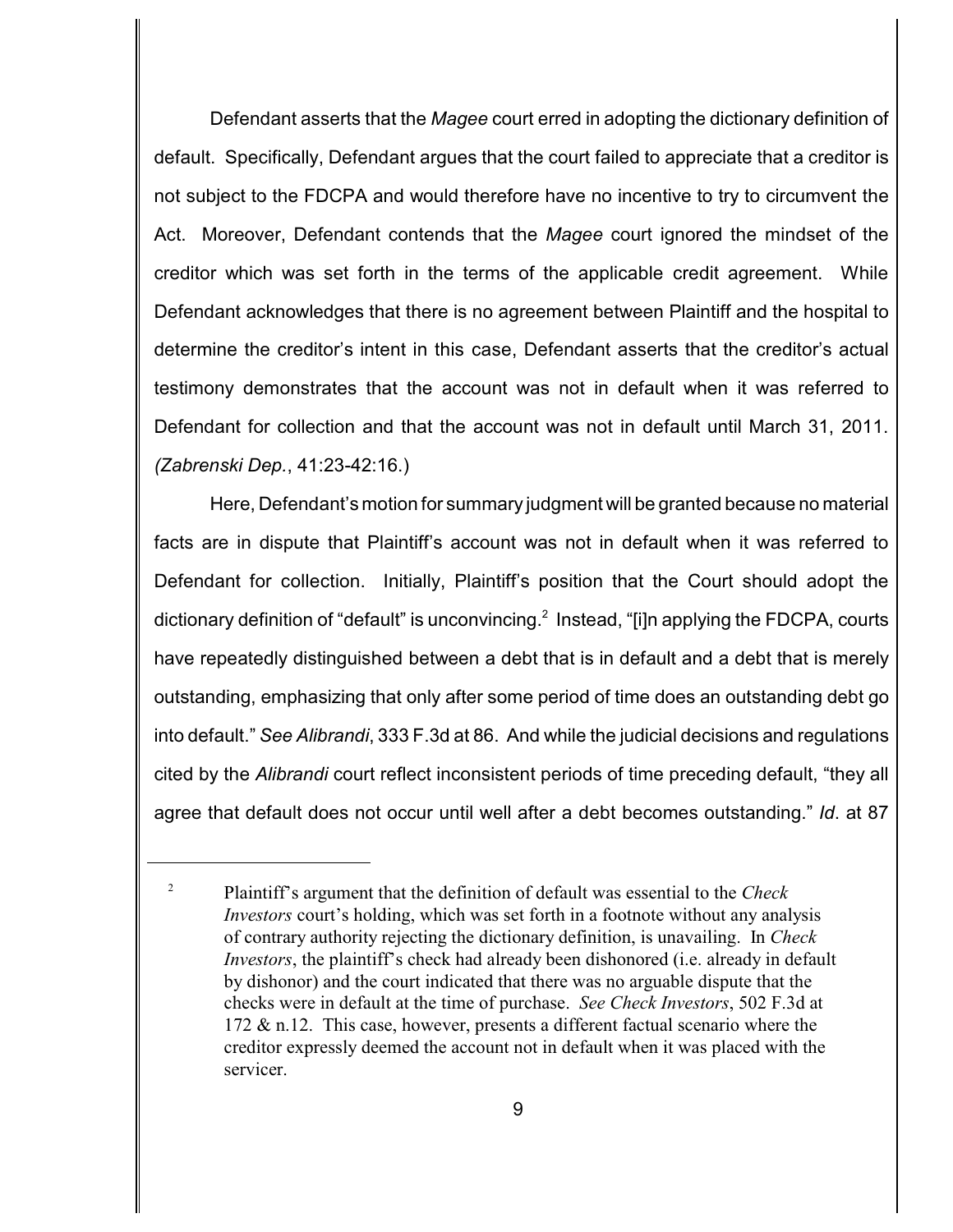#### (citations omitted). As set forth by the Second Circuit:

We conclude that the FDCPA's broad, pro-debtor objectives would not be served if we adopted Alibrandi's argument that default occurs immediately after payment becomes due. Alibrandi's position involves a curious role reversal-a debtor arguing that his debt was in default at the earliest possible time-and has the paradoxical effect of immediately exposing debtors to the sort of adverse measures, such as acceleration, repossession, increased interest rates, and negative reports to credit bureaus, from which the Act intended to afford debtors a measure of protection. We believe it ill-advised to adopt an approach that precipitously visits these consequences upon debtors.

*Id*.

Accordingly, as articulated by the *Prince* court, whether Plaintiff's account was in default will be determined by looking at the "state of mind" of the creditor to see whether the creditor considered the debt to be in default. *Prince*, 346 F. Supp. 2d at 749.

In this case, Defendant has satisfied its initial burden of showing that there is no material fact in dispute and that it is entitled to judgment as a matter of law. In particular, Defendant has presented evidence through the testimony of the hospital's designee that: (1) Plaintiff's account came due on August 27, 2010, (*Zabrenski Dep.*, 54:4-6); (2) the account was referred to Defendant on or about September 17, 2010, (*Id*. at 127:18-20); (3) the account was not deemed in default by the hospital as of October 18, 2010, (*Id*. at 144:15-17); and (4) the account was deemed as bad debt on March 31, 2011. (*Id*. 41:23- 42:16.) Consistent with the authority relied on by *Alibrandi*, Plaintiff's debt had only been past due for approximately twenty-one (21) days when it was referred from the hospital to Defendant- indicating that the debt was not yet in default. Thus, based on this evidence, Defendant has made an initial showing that the hospital did not consider Plaintiff's account to be in default when it was referred to Defendant. *See Prince*, 346 F. Supp. 2d at 749. To defeat summary judgment, therefore, Plaintiff must "'make a showing sufficient to establish the existence of [every] element essential to that party's case, and on which that party will bear the burden of proof at trial.'" *Id*. (quoting *Celotex Corp.*, 477 U.S. at 322.)

Plaintiff has failed to provide any evidence in support of his position that the account